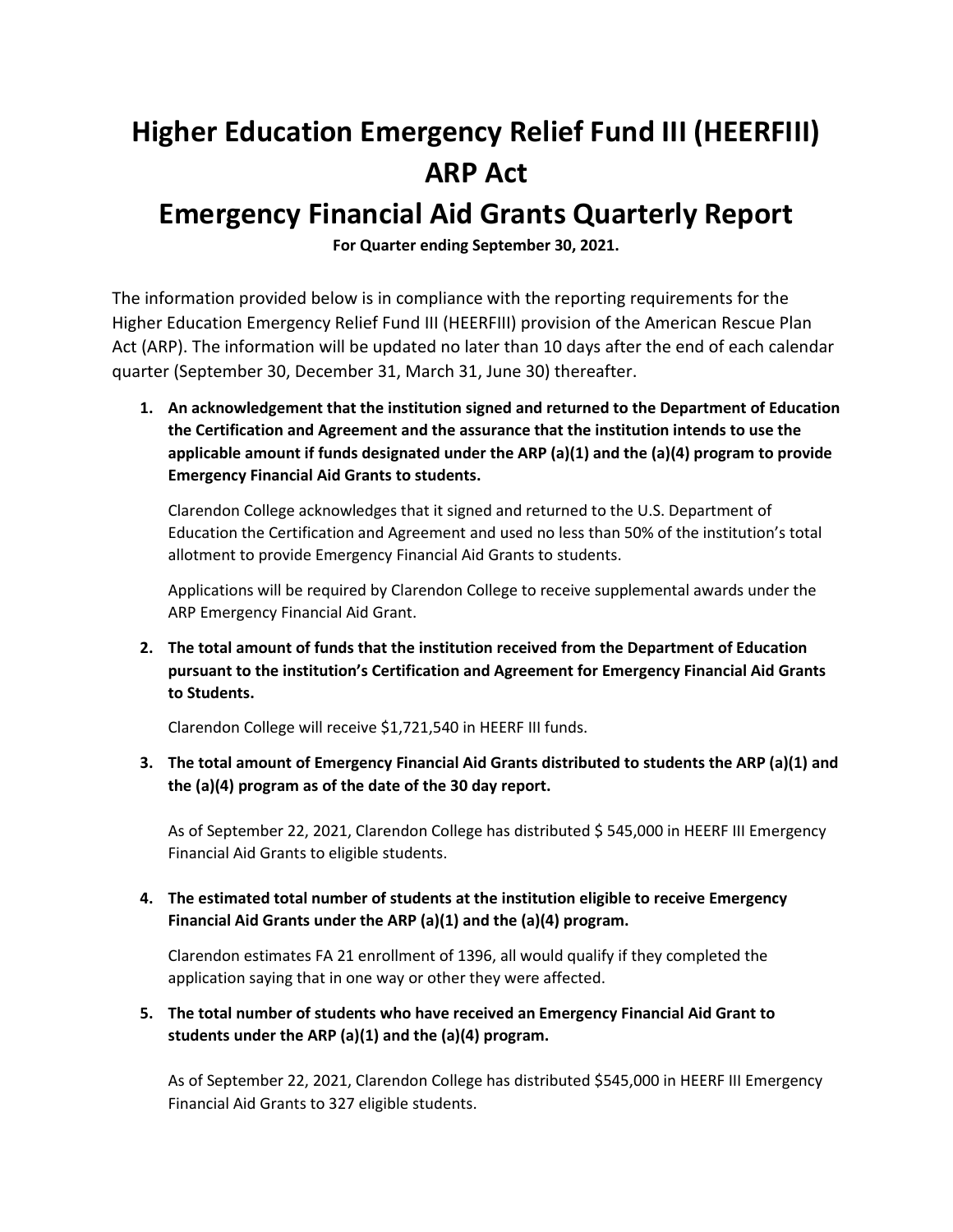6. **The method(s) used by the institution to determine which students received Emergency Financial Aid Grants and how much they received under the ARP (a)(1) and the (a)(4) program.**

| <b>HOURS</b>      | $0-5$ | 6-8  | $9 - 11$ | 12-15 | $16+$ |
|-------------------|-------|------|----------|-------|-------|
| TIER <sub>1</sub> | 1600  | 1800 | 2000     | 2200  | 2400  |
| 0-5846 EFC        |       |      |          |       |       |
| TIER <sub>2</sub> | 1400  | 1600 | 1800     | 2000  | 2200  |
| 5847-15000 EFC    |       |      |          |       |       |
| TIER 3            | 1200  | 1400 | 1600     | 1800  | 2000  |
| 15001 Over EFC &  |       |      |          |       |       |
| No FAFSA          |       |      |          |       |       |
| TIER 4            | 400   | 600  | 800      | 1000  | 1200  |
| Dual Credit       |       |      |          |       |       |

#### **7. Any instructions, directions or guidance provided by the institution to students concerning the Emergency Financial Aid Grants.**

Eligible students received an email. The email provided information about the HEERF III grants, explained the criteria and indicated the award amounts per hours enrolled. Other information, such as how and when students would receive their funds, and how much they would receive was also provided. Students were advised to ensure their direct deposit designation was set up or their address was correct in the Admissions Office. (See email below):

**EMAIL SENT**: Under the American Rescue Plan Act 2021 (ARP), Clarendon College received \$1,721,540 from the Higher Education Emergency Relief Fund (HEERF III) to provide emergency financial grants to students and to ensure learning continues during the COVID-19 pandemic. HEERF III grants may be used for any component of a student's cost of attendance or for emergency costs that arise due to Coronavirus, such as but not limited to tuition, food, housing, health care, mental health care, or child care.

**Clarendon College has determined that you meet the criteria to receive a HEERF III ARP Act grant.** Clarendon College will disburse the HEERF III funds to all eligible students that meet the criteria provided.

#### **How will I receive the money?**

HEERF III grants will be issued in the form of a direct deposit or check sent to a student's current mailing address. In the future **for quicker receipt of funds,** please ensure that you have a direct deposit designation set-up through your student portal. If you choose to not set-up a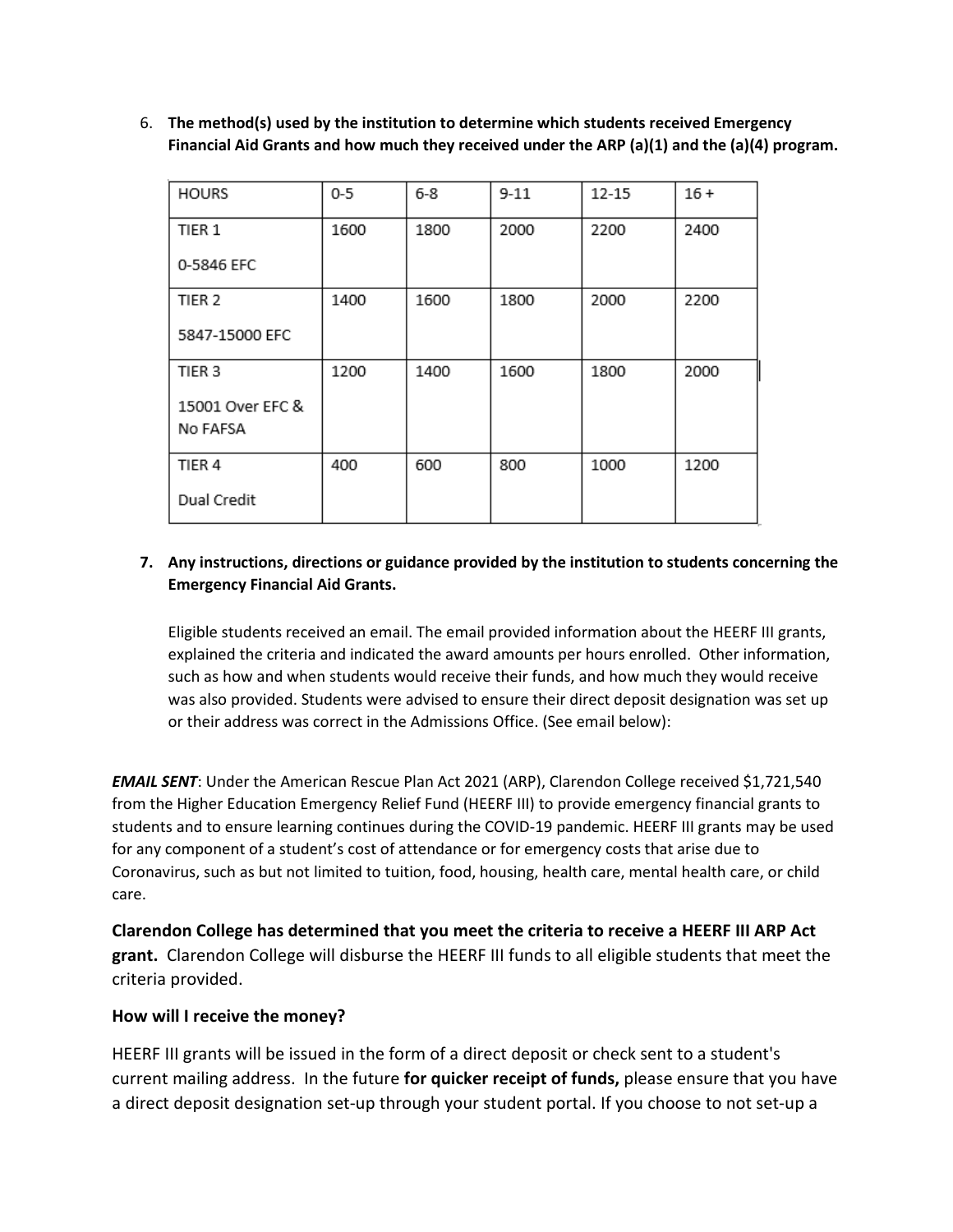direct deposit designation, please make sure your mailing address is correct in the Admissions Office.

#### **When will I receive the money?**

Clarendon College will start processing disbursements September 15, 2021. You should receive these funds in your bank account in 2-3 business days if you have set up direct deposit, or otherwise via check to your mailing address within 7 business days.

#### **What if I still have an account balance?**

The HEERF III grant will *not* be automatically applied to the student's account balance. On the application, if you marked the box stating that the emergency grant funds can go towards your bill, we will apply that to your bill first and of anything is remaining we will refund that to you.

#### **How much will I receive?**

ARP/HEERF III requires that Clarendon College prioritize students with exceptional need, such as students who receive Pell Grants.

HEERF III grants will be awarded as follows:

**Tier1:** Students with an EFC of 0-\$5,846 Students enrolled in 6-8 hours received \$1,800, 9-11 hours \$2,000, 12-15 hours \$2,200, and 16 hours and over \$2,400.

**Tier2:** Students with an EFC of \$5,847-15,000 Students enrolled in 6-8 hours received \$1,600, 9-11 hours \$1,800, 12-15 hours \$2,000, and 16 hours and over \$2,200.

**Tier3:** Students with an EFC of \$15,001 and over and students with no FAFSA Student enrolled in less than 6 hours received \$1,200, 6-8 hours \$1,400, 9-11 hours \$1,600, 12- 15 \$1,800, and 16 hours and over \$2,000.

#### **Tier4:** Dual Credit Students

Students enrolled in less than 6 hours received \$400, 6-8 hours \$600, 9-11 hours \$800, 12 hours and up \$1,000.

## **Do I need to repay the money?**

No, HEERF III grants do not need to be repaid.

## **Will this funding affect my other financial aid?**